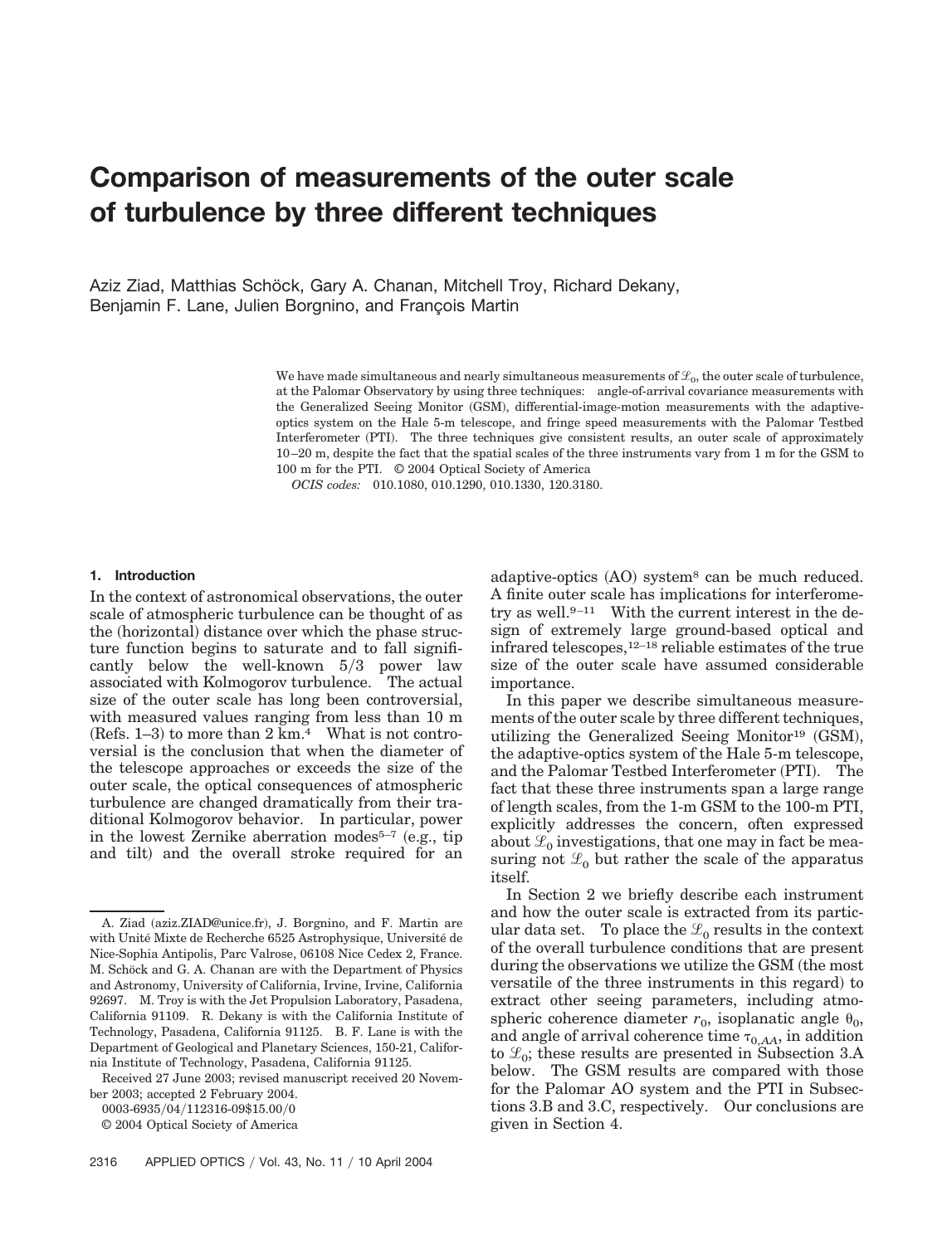## **2. Instruments of the Palomar Observatory Site-Testing Campaign**

# A. Generalized Seeing Monitor

The GSM instrument evaluates the optical parameters of the wave front perturbed by turbulence by measuring angle-of-arrival (AA) fluctuations. Its basic mode of operation is the same as that of a Shack–Hartmann sensor; i.e., the AA is measured at different points of the wave front. Computing the AA's spatiotemporal correlations leads to estimates of  $r_0$ , seeing FWHM, isoplanatic angle  $\theta_0$ , and AA coherence time  $\tau_{0,AA}$  as well as outer-scale  $\mathcal{L}_0$ <sup>19</sup>

The instrument consists of four 10-cm telescopes on equatorial mounts equipped with detection modules to measure the AA fluctuations and interfaced to a computer that manages the four modules simultaneously. The telescopes, pointing at the same star, measure the AA fluctuations by flux modulation, which is produced by displacement of the stellar image over a Ronchi grating. Two telescopes are installed on a common mount on a central pier working as a differential image motion (DIM) monitor with a 25-cm baseline. Two other telescopes each have independent mounts on separate piers, located 0.8 m to the south and 1 m to the east of the central pier, forming an L-shaped configuration. This geometry was chosen to increase the AA's covariance sensitivity to the outer scale. In the observations described here the telescopes were located 2 m above the ground.

The AA fluctuations are measured with 5-ms time resolution and 2-min acquisition time. Data are processed immediately after each acquisition, permitting quasi-real-time monitoring of the turbulence parameters. The data acquisition is typically repeated every 4 min.

Corrections for photon counting statistics and scintillation noise are made before data processing.19 We make a correction for finite exposure time also by computing the AA variance (or covariance) for 5 and 10 ms and by extrapolating linearly to zero exposure time. Finally, the statistical errors of the computed variances and covariances are estimated and propagated to give the errors in the derived quantities.

The differential variance of the AA on the 25-cm baseline is used to compute  $r_0$  and the seeing FWHM as with a normal DIM instrument. Scintillation index  $\sigma_I^2$  is computed and used to estimate the isoplanatic angle.<sup>19</sup> To determine  $\mathcal{L}_0$  we compute the AA covariance for each baseline (six baselines with four GSM modules) and normalize it by the differential variance on the 25-cm baseline. These covariances are then compared with von Kármán theoretical normalized covariances,<sup>20</sup> and the appropriate  $\mathcal{L}_0$  is found for each baseline. The final value of  $\mathcal{L}_0$  is taken as the median of the six individual  $\mathcal{L}_0$ values, and its error is estimated as described by Ziad *et al*.19

# B. Palomar Adaptive-Optics System

The Palomar Adaptive-Optics system<sup>21,22</sup> (PALAO) is a facility-class AO system, developed jointly by the Jet Propulsion Laboratory and Caltech, and has been in use at the  $f/15.7$  Cassegrain focus of the 5-m telescope since March of 1999. At the time of these experiments, the PALAO routinely achieved 50% *K*-band Strehl ratios on natural guide stars brighter than 10th magnitude in the presence of 1-arc sec seeing (500-nm wavelength) and wind velocities of 5–10 m/s. The PALAO is based on a  $16 \times 16$  element Shack–Hartmann wave-front sensor and a Xinetics, Inc., deformable mirror with 241 actively controlled actuators. During September 2001 the system was operated with  $4 \times 4$  pixels per subaperture for calculation of Shack–Hartmann centroids and the wave-front sensor frame rate was 500 Hz, with 6-electron read noise at  $2.5$ -Mpixels/s readout at each of the four ports. The infrared science camera used in conjunction with the PALAO is the Palomar High-Angular-Resolution Observer (PHARO) built by Cornell University and based on a  $1024 \times 1024$ Rockwell Hawaii-2 HgCdTe array.

Values for atmospheric turbulence parameters can be obtained from the PALAO telemetry data. The AO system is capable of recording continuous telemetry at acquisition rates of 100 Hz. Because the AO system was operating at frame rates of 500 Hz at the time of our observations, every fifth frame was captured. All data analyzed for this paper were taken either with the deformable mirror loop open and the tip-tilt (TT) loop closed, hereafter referred to as the TT-loop-closed mode, or in closed-loop mode, that is, with both the deformable mirror and the TT loops closed.

In TT-loop-closed operation the telemetry data of interest are the centroids measured by the AO wavefront sensor. In this case there are two methods by which one can obtain atmospheric parameters: analysis of DIM among various wave-front sensor subapertures and analysis of the Zernike decomposition of the reconstructed wave-front phase. Both methods have been described in depth elsewhere.<sup>23</sup> In brief, by use of the DIM method,  $\mathcal{L}_0$  is determined from the shape of the DIM structure function, whereas  $r_0$  is found from the magnitude of this structure function. Similarly, the Zernike decomposition method yields  $r_0$  when the absolute values of the Zernike mode variances are used, whereas  $\mathcal{L}_0$  is found from the ratios of the variances of different modes. In closed-loop mode the data analyzed are the actuator positions of the deformable mirror from which the wave-front phase can be found. The subsequent analysis is then identical to the Zernike decomposition method of TT-loop-closed data.

The calculation of  $r_0$  by these methods has been shown to be accurate, provided that the instrument has been carefully calibrated. However, previously there had been no external verification of the outerscale measurements, although the consistency of  $\mathcal{L}_0$ values obtained from the DIM and Zernike methods has been shown.<sup>23</sup>

# C. Palomar Testbed Interferometer

The PTI24 is a long-baseline infrared interferometer installed at the Palomar Observatory, close to the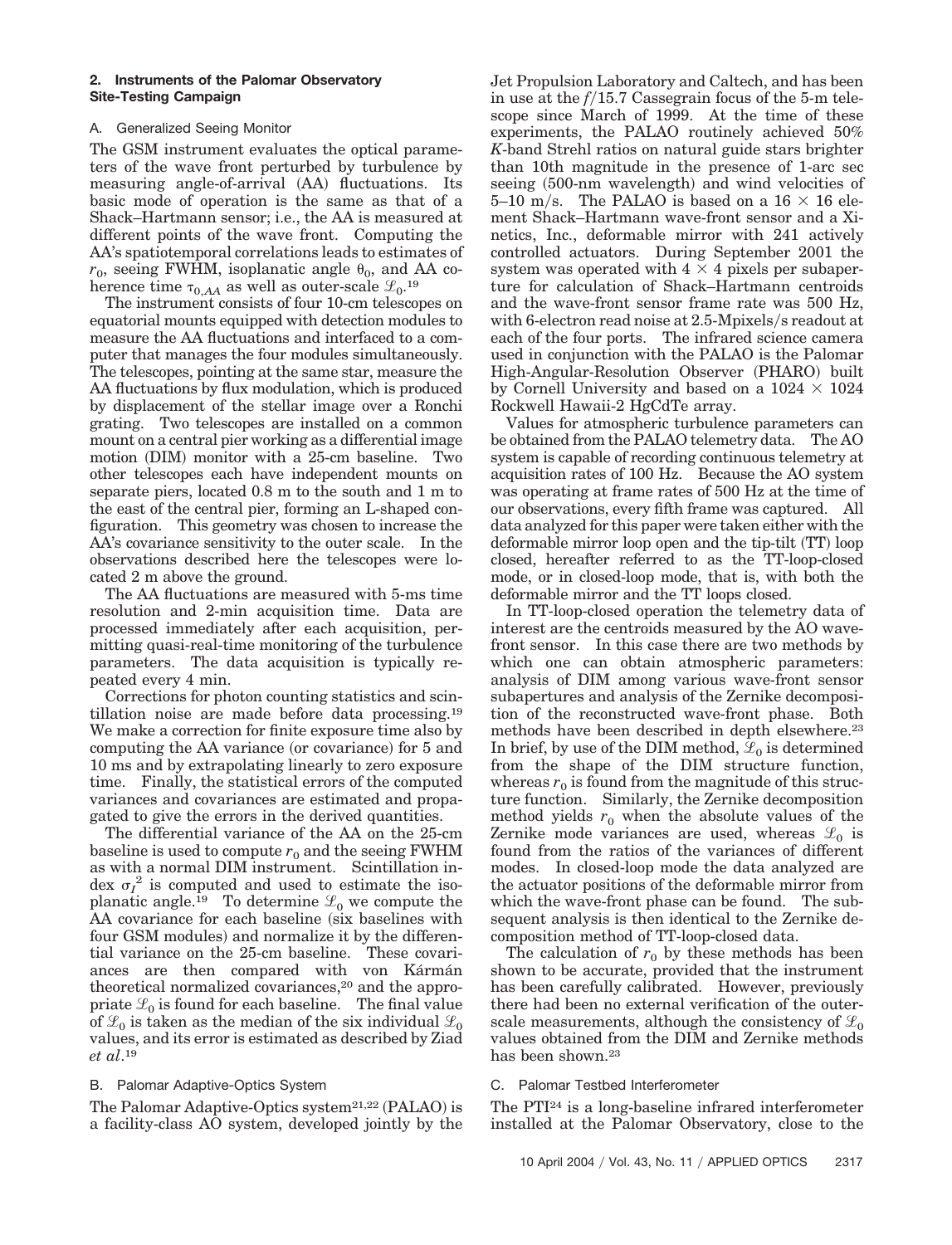5-m telescope. It operates in the  $J(1.2 \mu m)$ ,  $H(1.6 \mu m)$  $\mu$ m), and *K* (2.2  $\mu$ m) bands, and, with a maximum baseline of 110 m, achieves an angular resolution of  $\sim$ 3 milli arc sec. It was developed by the Jet Propulsion Laboratory and the California Institute of Technology for NASA as a testbed for interferometric techniques applicable to the Keck Interferometer and the Space Interferometry Mission (SIM).

The PTI operates by combining light from two widely separated apertures with a  $50/50$  beam splitter and measuring the phase and visibility of the resultant interference fringes. Whereas the fringe visibility can be related to the morphology of the observed source<sup>25</sup> (by means of the van Cittert–Zernike theorem), the fringe phase measured by a singlebaseline instrument such as the PTI is too corrupted by the atmosphere to be useful for imaging purposes. In practice, therefore, the PTI system continuously  $($ on 10–20-ms time scales $)$  adjusts the amount of internal optical path delay to drive the fringe phase to zero (and hence maximize the measured fringe visibility). As a result, the PTI system produces a high time-resolution record of the optical path delay introduced by the atmosphere above the instrument. Typically, this atmospheric turbulence is characterized by a jitter number that corresponds to the rms difference in fringe phase between successive fringe samples.

For interferometric observations, atmospheric turbulence introduces random phase variations above each telescope. The resultant variable optical path difference between the interferometer arms produces fringe displacements across the detector, which result in blurring of the fringe pattern and therefore in a degradation of contrast. In what follows, we describe how a value for the outer scale can be extracted from the statistics of this fringe jitter.

The time structure function of the white-light phase  $\phi$  for a sampling time  $\tau$  is given by

$$
\sigma_{\phi,\tau}^{2} = \langle [\phi(x, y, t) - \phi(x, y, t + \tau)]^{2} \rangle, \qquad (1)
$$

where  $\langle \rangle$  denotes the ensemble average. When  $\tau$  $tends$  to zero, Eq.  $(1)$  leads to

$$
\sigma_{\phi,\tau}^{2} \simeq \left\langle \left[ \frac{\partial \phi(x, y, t)}{\partial t} \right]^{2} \right\rangle \tau^{2}
$$
  
= 2[C <sub>$\partial \phi/\partial t$</sub> (0, 0) - C <sub>$\partial \phi/\partial t$</sub> (b<sub>x</sub>, b<sub>y</sub>)] $\tau^{2}$ , (2)

where  $C_{\partial \varphi/\partial t}$  denotes the covariance of wave-front phase velocity  $\partial \varphi / \partial t$ . The white-light fringe phase is related to the wave-front phase measured with the two telescopes separated by a baseline  $(b_x, b_y)$  as  $\phi(x,$  $y, t$  =  $[\varphi(x, y, t) - \varphi(x + b_x, y + b_y, t)].$ 

The Taylor hypothesis supposes that atmospheric turbulence consists of a single frozen layer, transported at wind speed *v*. Thus we can describe the phase velocity by

$$
\frac{\partial \varphi(x, y, t)}{\partial t} = \frac{\partial \varphi(x, y, t)}{\partial x} \frac{\partial x}{\partial t} + \frac{\partial \varphi(x, y, t)}{\partial y} \frac{\partial y}{\partial t}, \quad (3)
$$

where

$$
\frac{\partial x}{\partial t} = v \cos \theta, \qquad \frac{\partial y}{\partial t} = v \sin \theta, \tag{4}
$$

and  $\theta$  is the angle between the *x* axis and the line joining the origin with point  $(x, y)$  on the wave front.

Using the AA definitions in the *x* and *y* directions yields

$$
\alpha = -\frac{\lambda}{2\pi} \frac{\partial \varphi(x, y)}{\partial x}, \qquad \beta = -\frac{\lambda}{2\pi} \frac{\partial \varphi(x, y)}{\partial y}
$$

for wavelength  $\lambda$ ; taking the *x* axis to be in the same direction as the baseline, we find that

$$
C_{\partial\varphi/\partial t}(b_x, 0) = \left(\frac{2\pi v}{\lambda}\right)^2 [C_{\alpha}(b_x, 0)\cos^2\theta
$$
  
+  $C_{\beta}(b_x, 0)\sin^2\theta].$  (5)

The AA covariance has no analytical expression but can be deduced from AA power spectrum  $W_{\alpha/\beta}(f_x,$  $f_y$ ) =  $\lambda^2 f_{x/y}^2 W_{\varphi}(f_x, f_y)$  by use of the inverse Fourier transform<sup>20</sup> (Wiener–Khinchin theorem).  $W_{\varphi}(f_x, f_y)$ is the wave-front phase power spectrum and  $f_x$  and  $f_y$ indicate spatial frequencies in the *x* and *y* directions, respectively:

$$
C_{\alpha/\beta}(b_x, 0) = \lambda^2 \iint f_{x/y}^2 W_{\varphi}(f_x, f_y) \exp(-2i\pi b_x f_x)
$$

$$
\times \left[ \frac{2J_1(\pi Df)}{\pi Df} \right]^2 df_x df_y, \tag{6}
$$

where  $J_1$  is the first-order Bessel function and *D* is the telescope diameter.

We can now relate the AA covariance to outer scale  $\mathcal{L}_0$  by assuming an outer-scale dependence for phase power spectral density  $W_{\varphi}$ . We adopt the von Kármán model for the latter:

$$
W_{\varphi}(f_x, f_y) = 0.0229 r_0^{-5/3} (f_x^2 + f_y^2 + \mathcal{L}_0^{-2})^{-11/6}, \quad (7)
$$

where  $r_0$  is the Fried parameter and the numerical factor and the power law are chosen such that the right-hand side of the equation approaches the Kolmogorov spectrum as  $\mathcal{L}_0$  becomes large. Other models for the dependence of  $W_{\varphi}$  on  $\mathcal{L}_0$  may be chosen<sup>26</sup> but are unlikely to change the inferred value of  $\mathcal{L}_0$  by a large factor. Equations  $(6)$  and  $(7)$  now provide the desired dependence of the AA covariance on the outer scale, and one can infer an estimate for the latter by fitting the data to the expression for the former. In Subsection 3.C a comparison of the PTI fringe jitter data and this model based on the GSM  $r_0$  results is used for the outer-scale  $\mathcal{L}_0$  estimation.

#### **3. Results**

#### A. Generalized Seeing Monitor

A summary of the results for the various seeing parameters obtained with the GSM from 5 to 15 September 2001 is presented in Fig. 1. Each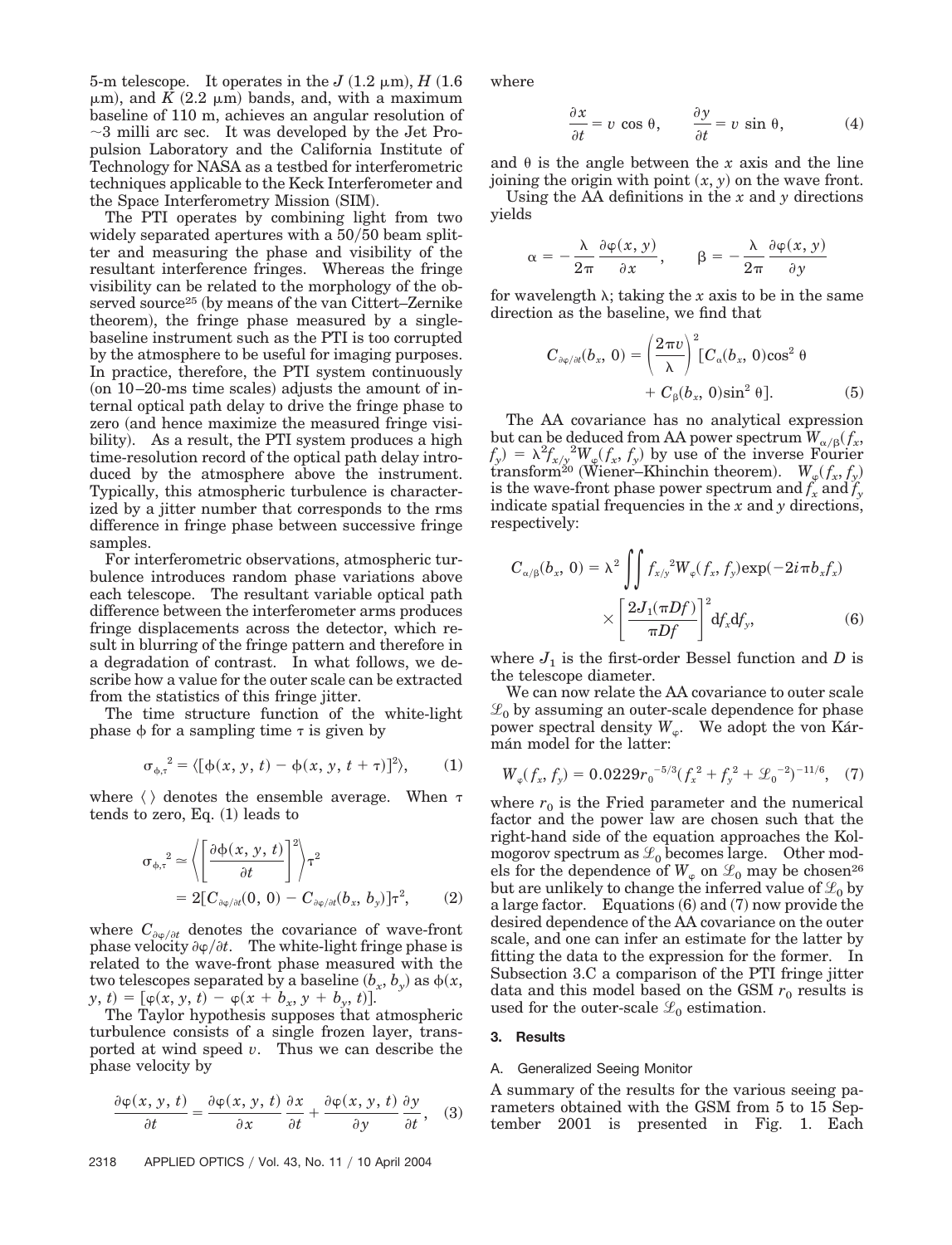

Fig. 1. Atmospheric parameters measured by the GSM at the Palomar Observatory:  $\mathcal{L}_0$  is the outer scale of turbulence,  $\epsilon_0$  is the seeing FWHM (as inferred from atmospheric coherence diameter  $r_0$ ),  $\theta_0$  is the isoplanatic angle, and  $\tau_{0AA}$  is the angle-of-arrival atmospheric coherence time.

measurement corresponds to a 2-min acquisition time, and a new data set is taken every 4 min. All atmospheric parameters are scaled to the wavelength  $\lambda = 0.5$  µm. Note the large number of measurements during this campaign compared with campaigns conducted at other sites.19 Log-normal distributions are generally useful for the characterization of parameters encountered in atmospheric turbulence,27–29 and in fact the various parameters measured here are all reasonably well fitted by such distributions, as shown in Fig. 2.

Typical values for  $\mathcal{L}_0$  are of the order of 10–20 m (Fig. 1), somewhat smaller than the GSM results from other sites. As with several other sites, some bursts of high  $\mathcal{L}_0$  are seen, which typically last for a few minutes; these bursts may correspond to newly generated turbulence. In general, the high variability<sup>19</sup> of  $\mathcal{L}_0$  may mean that for the optimization of AO systems, including PSF modeling,<sup>30</sup> and for longbaseline interferometry it may be desirable to monitor the outer scale.

We also employ here a new method for estimating the AA coherence time  $\tau_{0,AA}$  in real time.<sup>31</sup> This method consists of processing the AA temporal structure function

$$
\sigma_{\alpha}^{2}(r,\tau) = \langle [\alpha(r,\,t) - \alpha(r,\,t + \tau)]^{2} \rangle, \tag{8}
$$

where  $\alpha$  indicates the AA measured with the GSM over a 10-cm telescope diameter. This AA is measured with a GSM module at spatial position *r* and at regular time intervals  $\tau$  (multiples of 5 ms). This temporal structure function  $\sigma_{\alpha}^{2}(r, \tau)$  saturates for large values of  $\tau$ ; the point at which the structure function reaches 1*e* of this maximum corresponds to the AA coherence time. To distinguish this parameter from the  $\tau_0$  that is deduced from the wave-front phase structure function<sup>31</sup> we denote the GSM coherence time  $\tau_{0,AA}$ .

## B. Comparison of Generalized Seeing Monitor and Palomar Adaptive-Optics System Data

Measurements with the PALAO were taken during the nights of 7–9 September 2001, a subset of the GSM nights of 5–15 September. A total of approximately  $460,000$  frames  $(77 \text{ min})$  of TT-loop-closed data and 195,000 frames (33 min) of closed-loop data were taken throughout the three nights.

A comparison of  $r_0$  measurements from the PALAO and the GSM is shown in Fig. 3. During the periods of simultaneous measurements, GSM data were taken every 3 min, with acquisition times of 2 min for each data set. PALAO data were taken as continuous time series of 5–15-min length. For comparison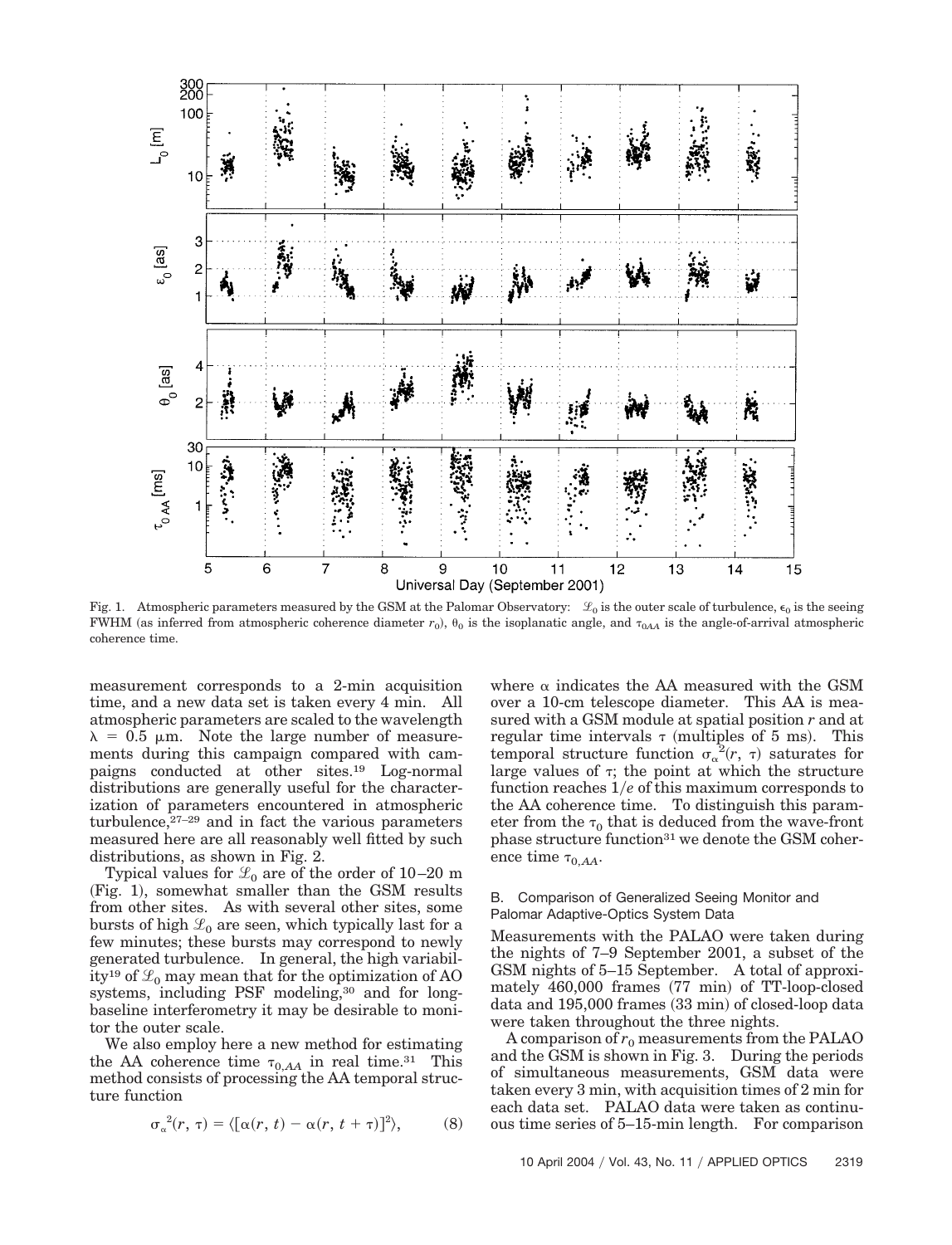

Fig. 2. Distributions of the atmospheric optical parameters obtained with the GSM at the Palomar Observatory in September 2001. Dashed curves, best-fit log-normal distributions.

purposes, each GSM data set was cut into two 1-min pieces. The PALAO data were divided into 1-min sets that were simultaneous with the GSM data sets. As described in Subsection 2.B, results from both the DIM and the Zernike methods are available for TTloop-closed data, whereas only Zernike method results can be obtained for closed-loop data. Thus the TT-closed data in Fig. 3 are those that display two PALAO  $r_0$  values, whereas the closed-loop data show only results from the Zernike method.

As can be seen from Fig. 3, the PALAO DIM and Zernike  $r_0$  results are in good agreement, although Zernike results display significantly higher scatter. This is a general characteristic of PALAO results and may be caused by slowly evolving dome turbulence, which, even on time scales of tens of seconds, does not produce statistically representative Zernike mode variances. (The idea that this scatter is characteristic of the Palomar telescope and is not merely an artifact of the method is supported by the fact that corresponding data from the Keck telescopes, which have much better-ventilated domes, do not show similar scatter.<sup>23</sup>) If time averages of several minutes are considered, the scatter of the Zernike results decreases and excellent agreement between the DIM and Zernike methods is achieved.

Thus the DIM method results are more reliable and should be compared to GSM measurements for TT-loop-closed results. The Zernike results are nevertheless also shown for TT-loop-closed data to give an impression of the accuracy of individual values produced by the Zernike method, as only this method is available for closed-loop data.

A direct comparison of the  $r_0$  values measured by the GSM and the PALAO is not possible because of the different locations of the two instruments. The GSM was set up between the arms of the PTI, surrounded by trees and lower than some of the surrounding terrain; the 5-m telescope is located above all surrounding relief and approximately 200 m southwest of and 30 m above the GSM location. Thus we expected the GSM to see much stronger effects of the ground layer than the PALAO system. It is nevertheless worth noting that there is a good qualitative agreement between the GSM and PALAO results most of the time, with the expected quantitative difference that the PALAO system experienced less turbulence overall than the GSM. The only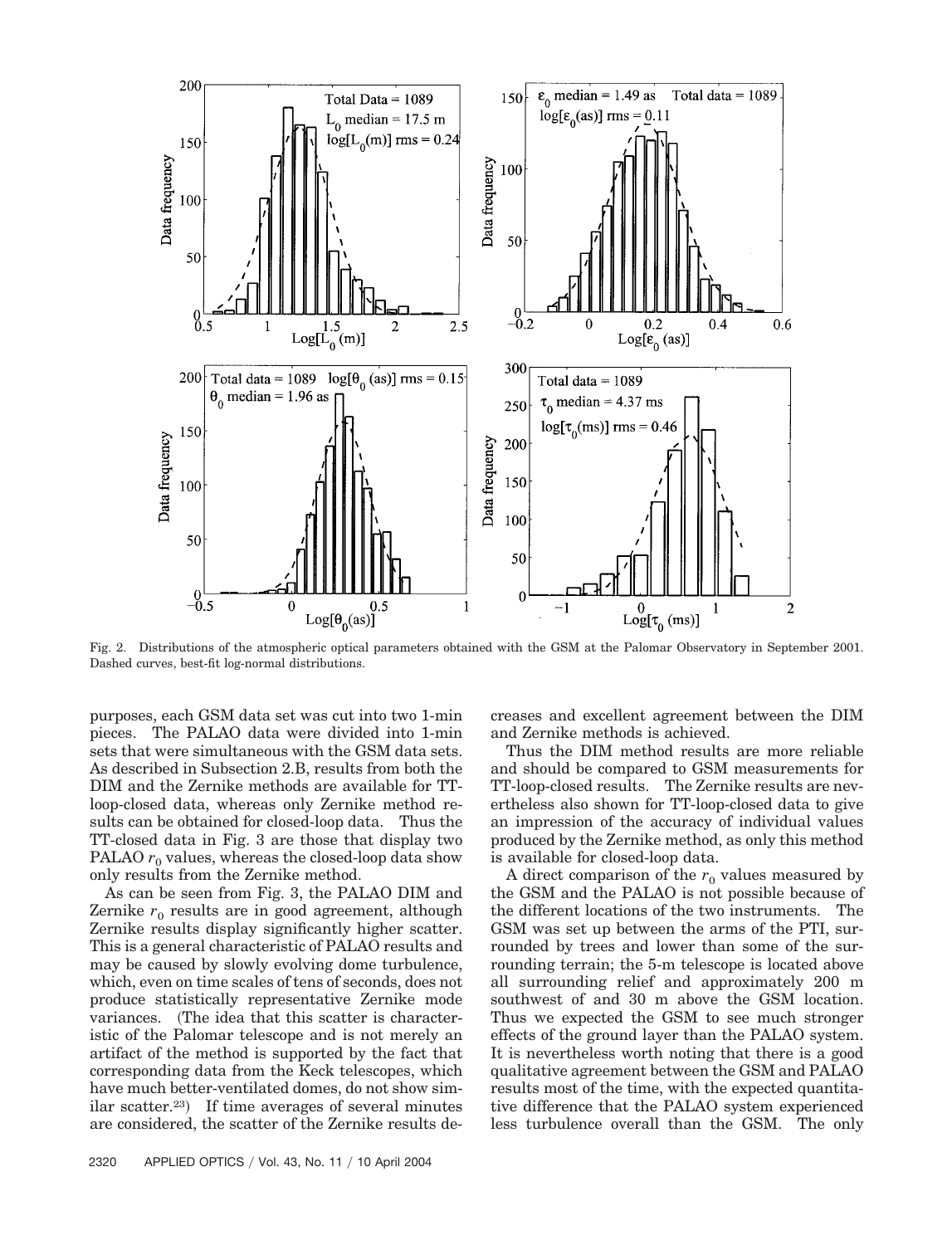

Fig. 3. Comparison of atmospheric coherence length  $r_0$  measurements obtained with the GSM and from PALAO telemetry data during the nights of 7, 8, and 9 September 2001 (respectively, top left, top right, and bottom) at the Palomar Observatory. Differences are due to the different locations of the instruments and display the expected behavior, as explained in the text.

time when there was a significant qualitative difference between the two instruments was at the beginning of the measurements on 8 September. In this case the seeing was likely dominated by ground-layer turbulence, which, before approximately 8.9 h UT, appeared to be located mainly below the primary mirror of the 5-m telescope.

The  $\mathcal{L}_0$  measurements obtained from the PALAO are shown in Fig. 4. Because the  $\mathcal{L}_0$  determination from AO data is much noisier than that of  $r_0$ , 2-min simultaneous time averages are used for the comparison of PALAO and GSM results. As  $\mathcal{L}_0$  is a largerscale quantity than  $r_0$ , a quantitative comparison of the GSM and PALAO results is more meaningful for  $\mathcal{L}_0$  than for  $r_0$ . Given that it is difficult in general to measure  $\mathcal{L}_0$  and that turbulence characteristics change only slowly with varying  $\mathcal{L}_0$ , the agreement between the values obtained from the two instruments is very good. The occasional spikes in the  $\mathcal{L}_0$ values of the PALAO results have also been seen in GSM data (see Fig. 1) and are believed to be caused by real local and short-term changes of atmospheric turbulence.

## C. Comparison of Generalized Seeing Monitor and Palomar Testbed Interferometer Data

Figure 5 shows a typical comparison between fringe speed measured with the PTI and modeled with the

GSM data  $(r_0, \mathcal{L}_0)$ , as discussed in Subsection 2.C. As the wind speed profiles were not measured during the observations, the GSM data in Fig. 5 were deduced by use of  $v = 10$  m/s in Eqs. (4). This wind speed value was chosen for visual agreement between the GSM and PTI data. Thus the residual difference between the GSM and the PTI data in Fig. 5 is due to the variation of the wind speed during the observations. We remark that for the PTI configuration  $(110\text{-m}$  baseline oriented  $20^{\circ}$  East of North), wind direction  $\theta$  has no significant effect on the results.

By combining these PTI data and the GSM  $r_0$  results it is also possible to deduce estimates of outer scale  $\mathcal{L}_0$ . That is, each fringe speed measured with the PTI (Fig. 5) can be fitted with the theoretical form in relation (2) by use of the von Kármán model [Eq.  $(7)$ ] and the  $r_0$  value measured with the GSM at the same time. Thus the relative difference *RD* between the PTI data and the theoretical model *RD*  $|\sigma_{\phi,\tau,PTI} - \sigma_{\phi,\tau,model}|/\sigma_{\phi,\tau,PTI})$  depends only on outer scale  $\mathcal{L}_0$  and on wind speed *v*. The pair  $(\mathcal{L}_0, v)$  that gives the minimum of *RD* should constitute the optimal solution of this fitting. But, knowing that the error in  $r_0$  measured with the GSM is  $\sim$ 1%,<sup>19</sup> we keep the same value as the upper limit of relative difference *RD* between the PTI data and theory. Therefore different solutions of  $(\mathcal{L}_0, v)$  are obtained for  $RD \leq 1\%$ . The value of  $\mathscr{L}_0$  that is ultimately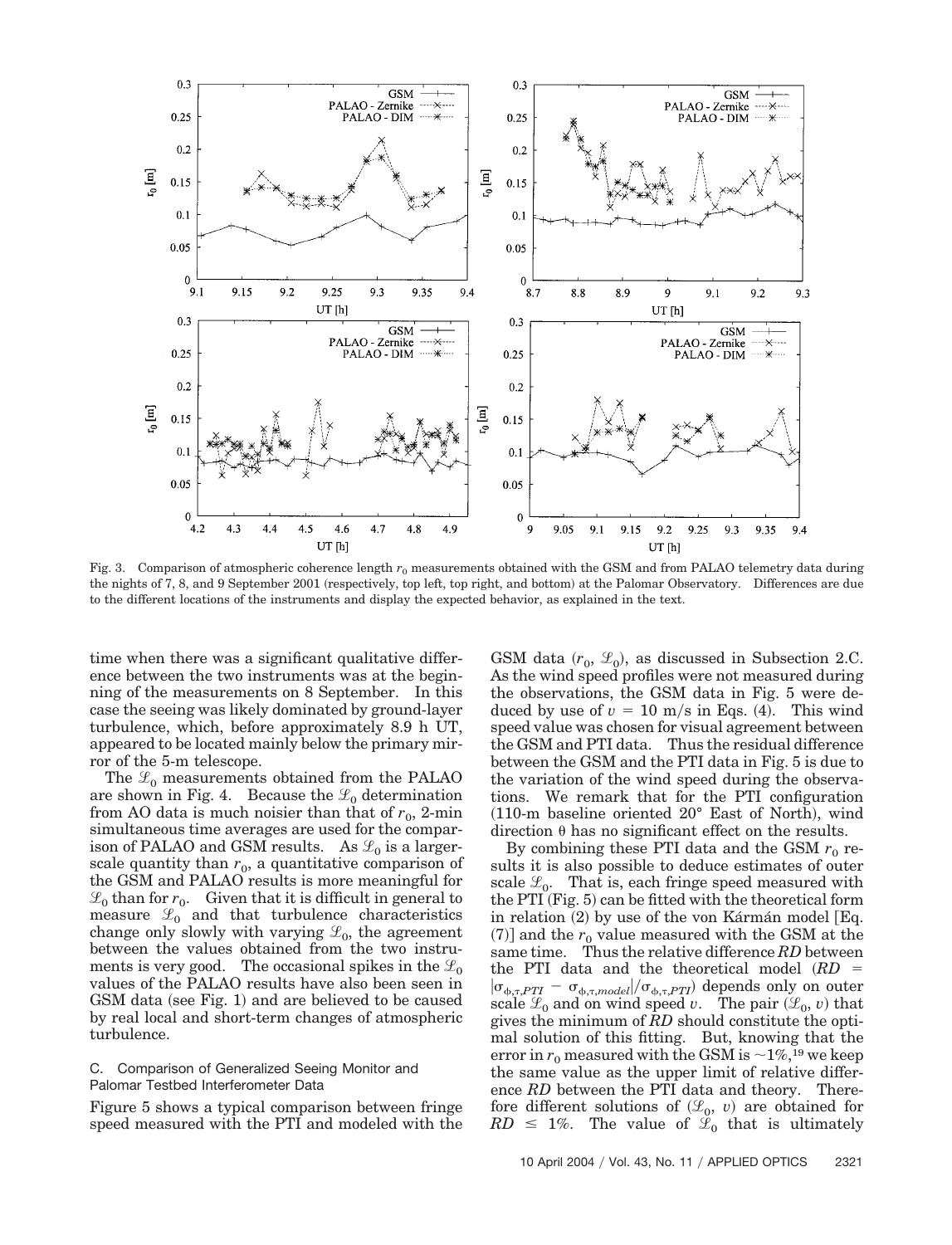

Fig. 4. Comparison of outer-scale of turbulence  $(\mathscr{L}_0)$  measurements obtained with the GSM and from PALAO telemetry data during the nights of 7, 8, and 9 September 2001 (respectively, top left, top right, and bottom) at the Palomar Observatory. These results are to our knowledge the first independent verification of the validity of our method to determine  $\mathcal{L}_0$  from AO telemetry data.

adopted is taken as the median of the different solutions. The mean difference between the  $\mathcal{L}_0$  median value and the other solutions is as much as 54%. Typical PTI outer-scale values are shown in Fig. 6 for comparison with the GSM results. The mean value

of the corresponding wind speed *v* for the data in this figure was 13.3 m/s. These  $\mathcal{L}_0$  results are in good agreement with those obtained by Linfield *et al*.32 with the same instrument by use of the phase struc-



Fig. 5. Typical results for temporal differential variance fringe speed multiplied by sampling time) measured with the PTI interferometer and modeled from the GSM data. These data were obtained during the night of 9 September 2001 at the Palomar Observatory.



Fig. 6. Typical results for outer-scale of turbulence  $\mathcal{L}_0$  as measured by the GSM and by the PTI interferometer. We deduced the  $\mathcal{L}_0$  values obtained with the PTI by fitting the measured fringe speed with the theoretical expression given in Subsection 2.C. These data were obtained during the night of 9 September 2001 at the Palomar Observatory.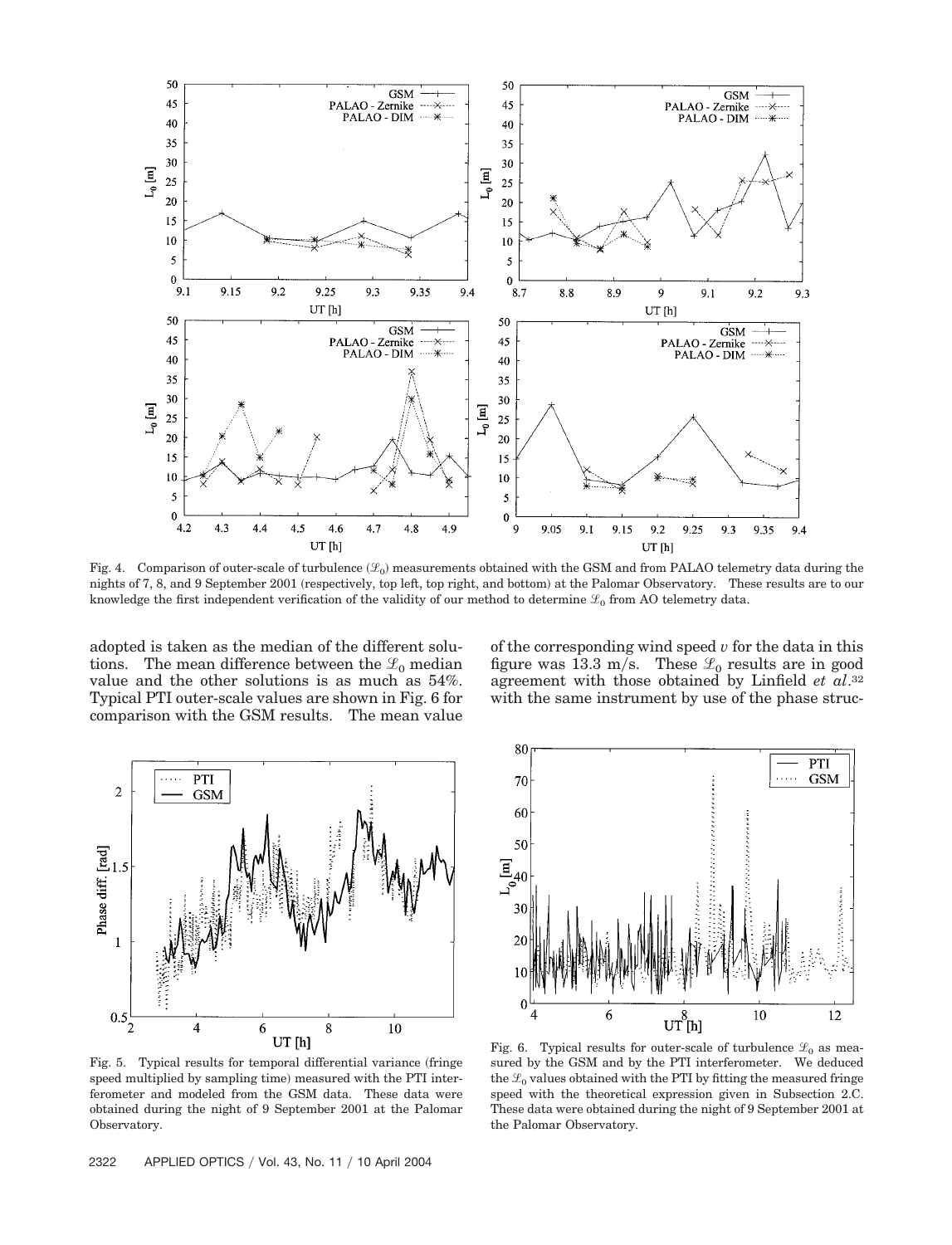ture function saturation. Despite the baseline difference between the GSM  $(\sim]1\text{ m})$  and the PTI  $(\sim]110$ m) there is good agreement between the values obtained from the two instruments.

# **4. Conclusions**

We measured the outer scale  $\mathcal{L}_0$  simultaneously, using three different instruments. The results lie mainly in the range 10–20 m and are consistent among the various methods, despite the fact that the spatial scales of the respective instruments span 2 orders of magnitude. As usual with atmospheric turbulence data, results from a single site are not necessarily of universal applicability, but we note that our results here for  $\mathcal{L}_0$  are generally consistent with, although somewhat smaller than, what has been found at other sites.<sup>19</sup> If these results are representative of other sites, then it will be essential to take outer-scale effects into account when one is predicting the optical performance of extremely large optical and infrared telescopes, i.e., those with diameters of 30 m or more.

This research has been supported in part by the National Science Foundation Science and Technology Center for Adaptive Optics, which is managed by the University of California, Santa Cruz, under cooperative agreement AST-9876783. We are grateful to R. Thicksten and the staff of the Palomar Observatory for the excellent support that we enjoyed during the course of these observations.

#### **References**

- 1. C. E. Coulman, J. Vernin, Y. Coqueugniot, and J. L. Caccia, "Outer scale of turbulence appropriate to modeling refractiveindex structure profiles," Appl. Opt. **27,** 155–160 (1988).
- 2. N. S. Nightingale and D. F. Buscher, "Interferometric seeing measurements at the La Palma Observatory," Mon. Not. R. Astron. Soc. **251,** 155–166 (1991).
- 3. M. Bester, W. C. Danchi, C. G. Degiacomi, L. J. Greenhill, and C. H. Townes, "Atmospheric fluctuations—structure functions and projected performance of future instruments," Astrophys. J. **392,** 357–374 (1992).
- 4. M. M. Colavita, M. Shao, and D. H. Staelin, "Atmospheric phase measurements with the Mark III stellar interferometer," Appl. Opt. **26,** 4106–4112 (1987).
- 5. D. M. Winker, "Effect of a finite outer scale on the Zernike decomposition of atmospheric optical turbulence," J. Opt. Soc. Am. A **8,** 1568–1573 (1991).
- 6. V. Voitsekhovich and S. Cuevas, "Adaptive optics and the outer scale of turbulence," J. Opt. Soc. Am. **12,** 2523–2531 (1995).
- 7. R. Conan, "Modélisation des effets de l'échelle externe de cohérence spatiale du front d'onde pour l'observation à haute résolution angulaire en astronomie," Ph.D. dissertation (Nice University, Nice, France, 2000).
- 8. M. Le Louarn, N. Hubin, M. Sarazin, and A. Tokovinin, "New challenges for adaptive optics: extremely large telescopes," Mon. Not. R. Astron. Soc. **317,** 535–544 (2000).
- 9. F. Roddier, "The effects of atmospheric turbulence in optical astronomy," Prog. Opt. **19,** 281–376 (1981).
- 10. A. Ziad, J. Borgnino, A. Agabi, and F. Martin, "Optimized spectral bandwidth in high angular resolution imaging. Effect of a finite spatial-coherence outer scale," Exp. Astron. **5,** 247–268 (1994).
- 11. J. M. Mariotti, "Adaptive optics for long baseline optical inter-

ferometry," in *Adaptive Optics for Astronomy*, D. M. Alloin and J.-M. Mariotti, eds. Kluwer Academic, Dordrecht, The Netherlands, 1994), pp. 309–320.

- 12. J. E. Nelson, "Progress on the California Extremely Large Telescope (CELT)," in *Future Giant Telescopes*, J. R. P. Angel and R. Gilmozzi, eds., Proc. SPIE **4840,** 47–59 (2002).
- 13. T. Anderson, A. L. Ardeberg, J. Beckers, A. Goncharov, M. Owner-Petersen, H. Riewaldt, R. Snel, and D. Walker, "The Euro-50 extremely large telescope," in *Future Giant Telescopes*, J. R. P. Angel and R. Gilmozzi, eds., Proc. SPIE **4840,**  $214 - 225$   $(2002)$ .
- 14. J. R. P. Angel, J. H. Burge, J. L. Codona, W. B. Davison, and B. Martin, "20- and 30-m telescope designs with potential for subsequent incorporation into a track-mounted pair  $(20/20$  or 30/30)," in *Future Giant Telescopes*, J. R. P. Angel and R. Gilmozzi, eds., Proc. SPIE **4840,** 183–193 (2002).
- 15. D. Burgarella, K. Dohlen, M. Ferrari, F. Zamkotsian, F. Hammer, F. Sayed, and R. Rigaut, "Large petal telescope for the next-generation Canada–France–Hawaii Telescope," in *Future Giant Telescopes*, J. R. P. Angel and R. Gilmozzi, eds., Proc. SPIE 4840, 93-103 (2002).
- 16. P. Dierickx, J. L. Beckers, E. Brunetto, R. Conan, E. Fedrigo, R. Gilmozzi, N. N. Hubin, F. Koch, M. LeLouarn, E. Marchetti, G. J. Monnet, L. Noethe, M. Quattri, M. S. Sarazin, J. Spyromilio, and N. Yaitskova, "The eye of the beholder: designing the OWL," in *Future Giant Telescopes*, J. R. P. Angel and R. Gilmozzi, eds., Proc. SPIE **4840,** 151–170 (2002).
- 17. S. C. Roberts, C. L. Morbey, D. R. Crabtree, R. Carlberg, D. Crampton, T. J. Davidge, J. T. Fitzsimmons, M. H. Gedig, D. J. Halliday, J. E. Hesser, G. Herriot, J. B. Oke, J. S. Pazder, K. Szeto, and J.-P. Veran, "Canadian very large optical telescope technology studies," in *Future Giant Telescopes*, J. R. P. Angel and R. Gilmozzi, eds., Proc. SPIE **4840,** 104–115 (2002).
- 18. S. E. Strom, L. M. Stepp, and B. Gregory, "Giant Segmented Mirror Telescope: a point design based on science drivers," in *Future Giant Telescopes*, J. R. P. Angel and R. Gilmozzi, eds., Proc. SPIE 4840, 116-128 (2002).
- 19. A. Ziad, R. Conan, A. Tokovinin, F. Martin, and J. Borgnino, "From the Grating Scale Monitor to the Generalized Seeing Monitor," Appl. Opt. **39,** 5415–5425 (2000).
- 20. R. Avila, A. Ziad, J. Borgnino, F. Martin, A. Agabi, and A. Tokovinin, "Theoretical spatiotemporal analysis of angle of arrival induced by atmospheric turbulence as observed with the grating scale monitor experiment," J. Opt. Soc. Am. A **14,** 3070-3082 (1997).
- 21. R. G. Dekany, J. K. Wallace, G. Brack, B. R. Oppenheimer, and D. Palmer, "Initial test results from the Palomar 200-in. Adaptive Optics System," in *Adaptive Optics and Applications*, R. K. Tyson and R. Q. Fugate, eds., Proc. SPIE **3126,** 269–276  $(1997).$
- 22. M. Troy, R. Dekany, G. Brack, B. Oppenheimer, E. Bloemhof, T. Trinh, F. Dekens, F. Shi, T. Hayward, and B. Brandl, "Palomar Adaptive Optics Project: status and performance," in *Adaptive Optical Systems Technology*, P. L. Wizinowich, ed., Proc. SPIE **4007,** 31–40 (2000).
- 23. M. Schöck, D. Le Mignant, G. Chanan, P. L. Wizinowich, and M. A. Van Dam, "Atmospheric turbulence characterization with the Keck adaptive optics systems. I. Open-loop data," Appl. Opt. **42,** 3705–3720 (2003).
- 24. M. M. Colavita, J. K. Wallace, B. E. Hines, Y. Gursel, F. Malbet, D. L. Palmer, X. P. Pan, M. Shao, J. W. Yu, A. F. Boden, P. J. Dumont, J. Gubler, C. D. Koresko, S. R. Kulkarni, B. F. Lane, D. W. Mobley, and G. T. van Belle, "The Palomar Testbed Interferometer," Astrophys. J. **510,** 505–521 (1999).
- 25. A. F. Boden, C. D. Koresko, G. T. van Belle, M. M. Colavita, P. J. Dumont, J. Gubler, S. R. Kulkarni, B. F. Lane, D. Mobley,